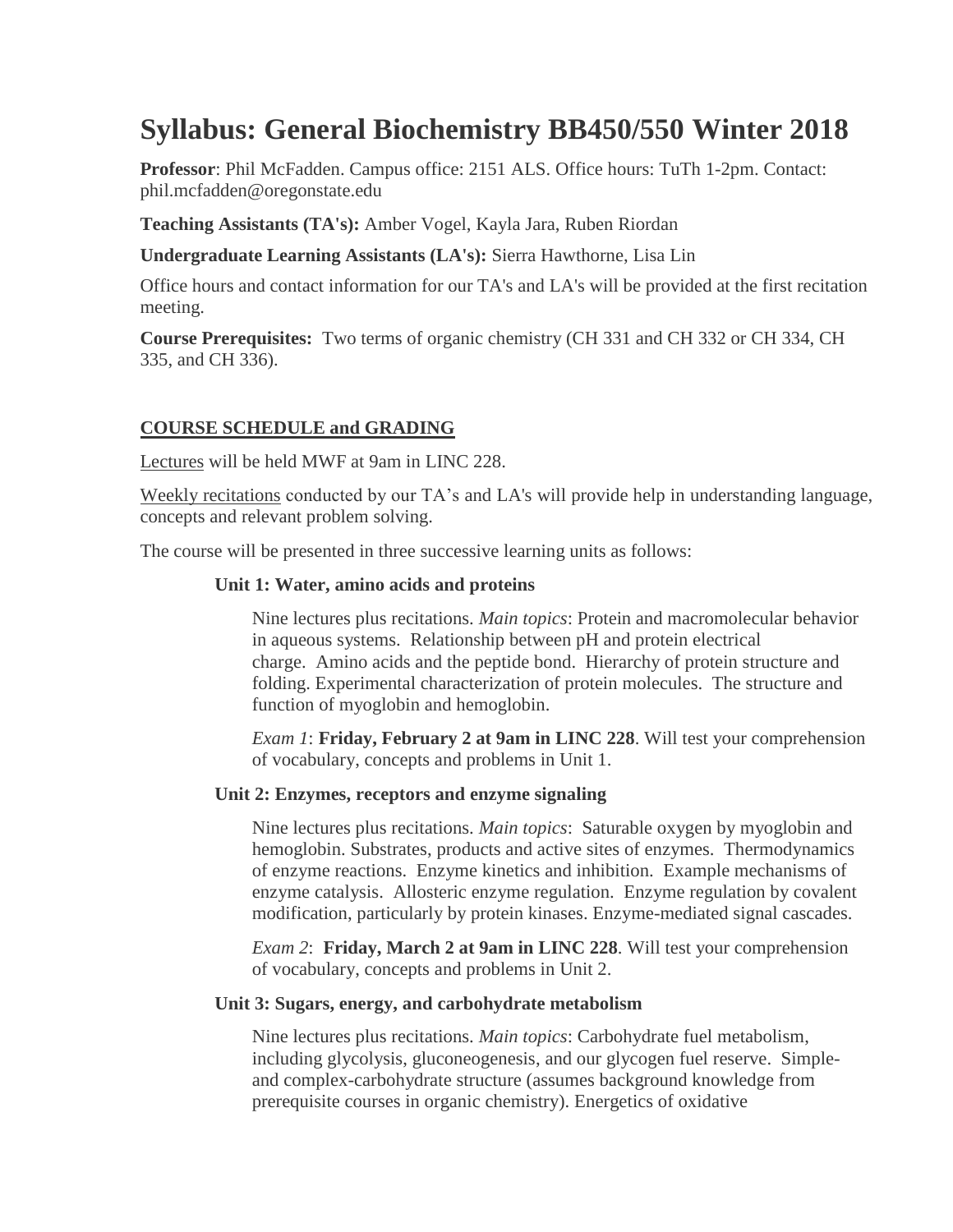pathways. Energy capture by ATP and electron carriers. Reciprocal strategies of catabolism and anabolism. Signal cascades in carbohydrate metabolism.

*Exam 3*: **Tuesday, March 20 at noon in LINC 228**. Will test your comprehension of vocabulary, concepts and problems in Unit 3.

**Final letter grades**: Each of the three exams is worth 100 points. Recitation assignments will contribute an additional 5% (15 points), so 315 points are possible in the course. Exams will be offered only on the announced dates. Excused absences are limited to those allowed under university rules, namely absences due to documented doctor-confirmed illnesses, dire familyrelated issues, and a limited set of other university-approved situations.

BB 550 students will have additional requirements as explained to them individually; BB550 students are required to contact the course instructor prior to the first exam.

#### **LEARNING RESOURCES**

**Lecture notes:** I will post my lecture notes on Canvas. These notes will undoubtedly not include every detail of what I say, so I strongly suggest taking your own supplementary notes.

**Problem solving:** I will post on Canvas a selection of practice problems and solutions.

**Exams from previous years:** I will post these as guides to the style and format of the exams.

**Textbook**: As a reference and a source of figures and examples, I will often turn to the really cool, really inexpensive, and really broad textbook *Biochemistry Free for All* (2016) authored by our very own Kevin Ahern, Indira Rajagopal and Taralyn Tan. You can download the text at iTunes or by going to http://biochem.science.oregonstate.edu/content/biochemistry-free-and-easy

| <b>Chapter number and title</b>                        | Relevant pages           |
|--------------------------------------------------------|--------------------------|
| Unit 1 topics                                          |                          |
| 1. Basic biology, chemistry, water & buffers           | 24-48                    |
| 2. Structure and Function. Amino acids & proteins      | 73-105; 109-114; 127-139 |
| 8. Toolbox. Chromatography, electrophoresis, mass spec | 858-872, 893-894         |
| Unit 2 topics                                          |                          |
| 4. Enzyme catalysis                                    | 336-389                  |
| 7. Enzymatic signaling, protein kinases                | 827-844                  |
| Unit 3 topics                                          |                          |
| 2. Structure and Function. Carbohydrates               | 189-207                  |
| 5. Energy. Basics. ATP                                 | 410-416; 422-425         |
| 6. Metabolism. Sugars                                  | 482-519                  |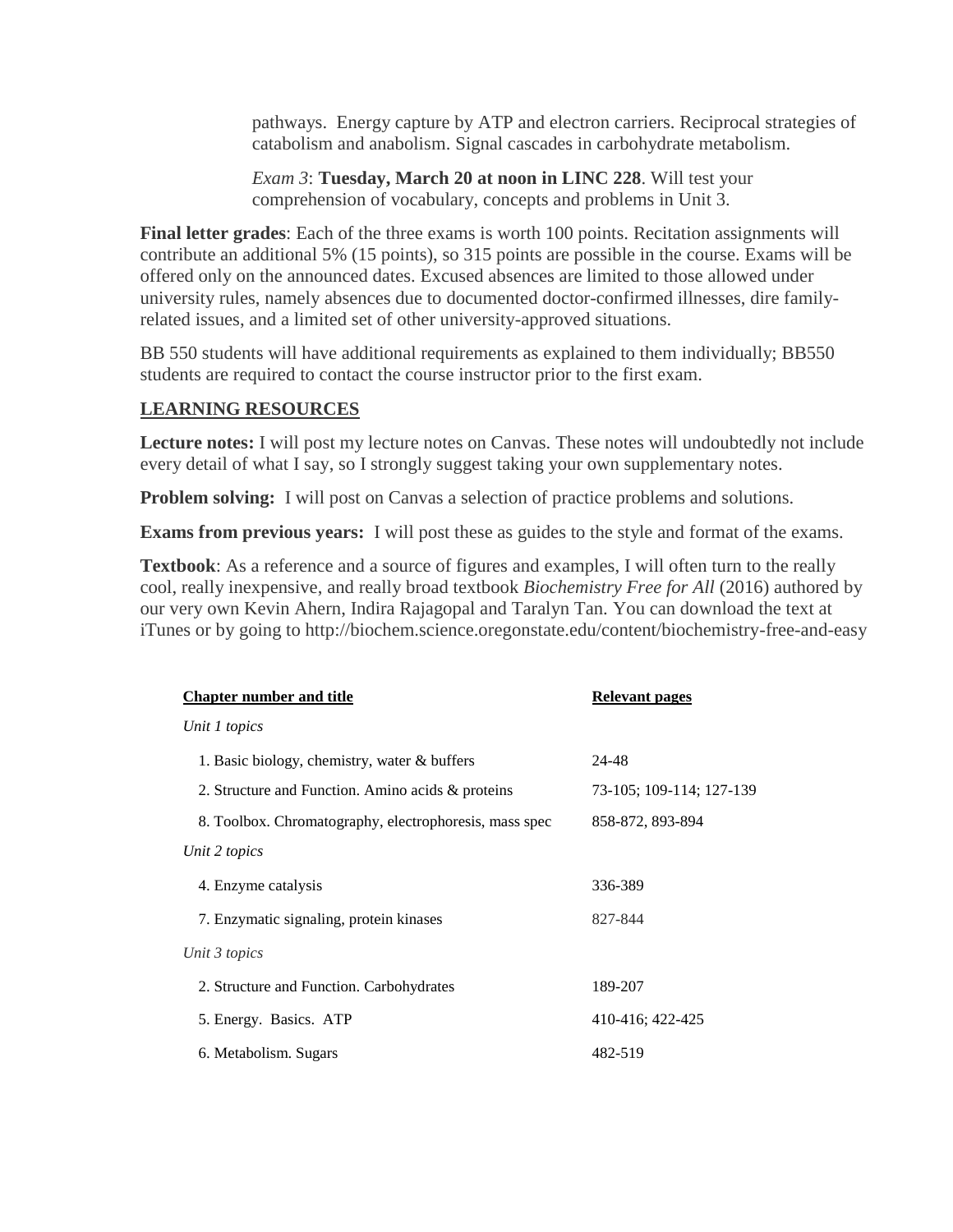### **EXPECTATIONS**

### **What am I looking for from you?**

I expect you to diligently study *vocabulary*, *concepts* and *problem-solving techniques* related to the science of biochemistry. I expect you to be able to demonstrate your learning on three written exams. A complex topic like biochemistry requires considerable advanced reading and studying prior to coming to class or recitation, a determined effort to listen actively in class, and sufficient time and effort to put all the strands together to master the material.

# **What can you expect to learn?**

- By the end of *Course Unit 1* you can expect to have studied all the amino acid structures and how they are chemically linked together in proteins. You should be able to recognize the main primary, secondary, tertiary and quaternary structural elements in any protein molecule displayed in standard formats such as those in the biochemical literature and in publicly accessible internet sources such as the [protein data bank.](http://www.rcsb.org/pdb/home/home.do) You should also have gained an understanding of how the functional chemical groups of protein molecules affect their folding in the watery conditions of living cells. As a case in point for quantitatively relating structure and function, you will learn how to use the Henderson Hasselbalch equation to predict protein charge and functional properties as the pH of the solution is varied. Finally, you can expect to gain an appreciation of the machineprecision of protein function by studying *hemoglobin* as a well-described example of how an important protein function -- oxygen binding -- is dramatically tuned by subtle structural changes, including minor amino acid substitutions, subunit-subunit cooperativity, and the binding of small molecules such as carbon dioxide.
- From *Course Unit 2* you can expect to practice how to quantitatively portray any enzyme reaction as a chemical interconversion between substrates and products, with modulation by activators and inhibitors. You will learn how constant terms (including Km and Vmax) convey useful *qualitative* rules-of-thumb that you can use to compare the catalytic power of enzymes. You will also learn how to use Km and Vmax in a steady state kinetic model (the Michaelis Menten equation) to *quantitatively* predict how the speed of an enzyme reaction varies with the concentrations of substrates, products and inhibitors. By studying the mechanisms of a few well-understood enzymes, including those involved in cutting proteins, you will gain an understanding of how the chemical features of an enzyme active site govern the making and breaking of bonds as substrate is turned to product. By studying some additional examples of enzymes whose reaction is turned on and off according to physiological needs, you will learn about allosteric regulation and regulation by post-translational covalent modification. Finally, you will learn how cell receptors and intracellular proteins pass information to each other in signal transduction cascades, often involving protein kinase. You can expect to be able to trace the flow of several such cascades that are currently well understood.
- *Course Unit 3* builds from the above concepts toward your understanding of how enzymes are functionally tied together into regulated metabolic pathways. Specifically, you will study how sugar molecules are metabolized by the two centrally important pathways, glycolysis and gluconeogenesis. You can expect to learn how the ten enzymatic reactions of glycolysis work in concert in the cytoplasm of all organisms for